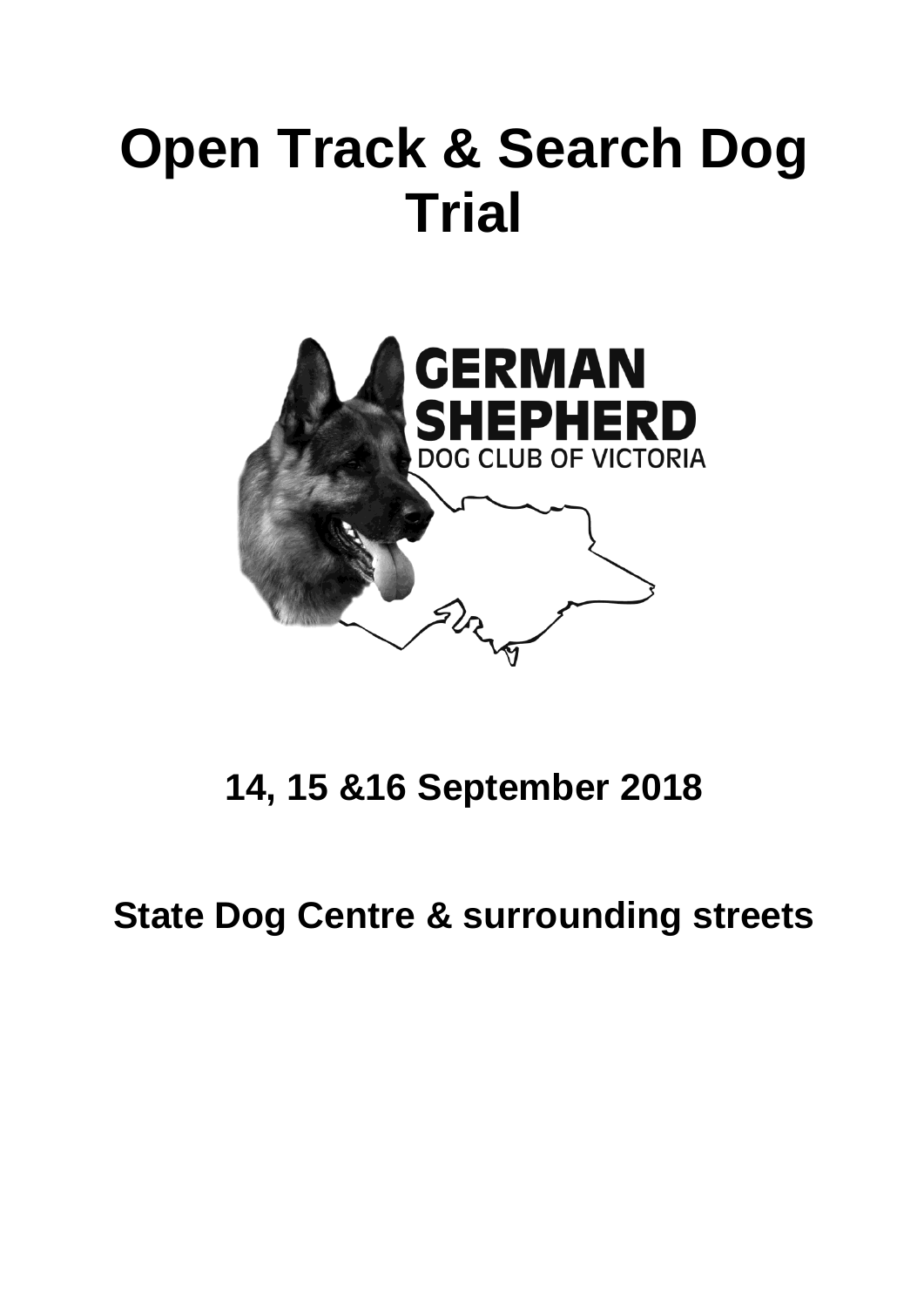| <b>Friday Afternoon</b><br>Test 1 |                                                                 |                                                                                              |                                         |         | 14 September 2018     |                     |
|-----------------------------------|-----------------------------------------------------------------|----------------------------------------------------------------------------------------------|-----------------------------------------|---------|-----------------------|---------------------|
| Cat                               | Competitor/<br><b>Handler</b>                                   | <b>Exhibit Name / Registration</b>                                                           | <b>Breed</b>                            | D/<br>B | Judge                 | Grading             |
|                                   | MR A AND E CATTON<br><b>HANDLER: EDDIE CATTON</b>               | T CH AUFYRE JAZZING WITH HAMISH<br>(7100036995LR)                                            | <b>GORDON SETTER</b>                    | D       | <b>Judy Pillinger</b> | <b>Pass</b>         |
| $\overline{2}$                    | <b>B &amp; L. J. EVERTSEN</b><br><b>HANDLER: LINDA EVERTSEN</b> | DUAL CH (T) WEILANDER COLD TO INFINITY<br>(LH) (AI) (3100346495)                             | WEIMARANER (LONGHAIR)                   | B       | <b>Judy Pillinger</b> | <b>Very</b><br>Good |
| 3                                 | <b>MS P WINDLOW</b>                                             | DUAL CH (NEUTER) (T) CAVILDOWN PRINCE<br>GEORGE RAE RE (3100339444)                          | KING CHARLES SPANIEL                    | D       | <b>Dawn Howard</b>    | <b>Very</b><br>Good |
| $\overline{4}$                    | MR M & MRS K BUCKLEY                                            | DUAL CH. (T) TINKATA IN THE LIGHT OFMY<br>HALO (4100241632)                                  | <b>WEIMARANER</b>                       | B       | <b>Kim Houlden</b>    | <b>Very</b><br>Good |
|                                   | <b>Friday Afternoon</b>                                         | Test 2                                                                                       |                                         |         | 14 September 2018     |                     |
| 5                                 | Mrs D Charters & Mrs J Pillinger<br>Handler: Mrs J Pillinger    | DUAL CH (T) MARKSMAN MAGIC MELODY<br>(3100331123)                                            | <b>DOBERMANN</b>                        | B       | <b>Kim Houlden</b>    | Good                |
| <b>Friday Afternoon</b>           |                                                                 | Test 3                                                                                       |                                         |         | 14 September 2018     |                     |
| 6                                 | <b>MS P WINDLOW</b>                                             | TRIPLE CH (NEUTER) (RO) (T) DAVENTRI<br>MIDNIGHT DASH CDX RAE4 JDX SD SPD ET<br>(3100217572) | <b>CAVALIER KING CHARLES</b><br>SPANIEL | D       | <b>Dawn Howard</b>    | <b>Very</b><br>Good |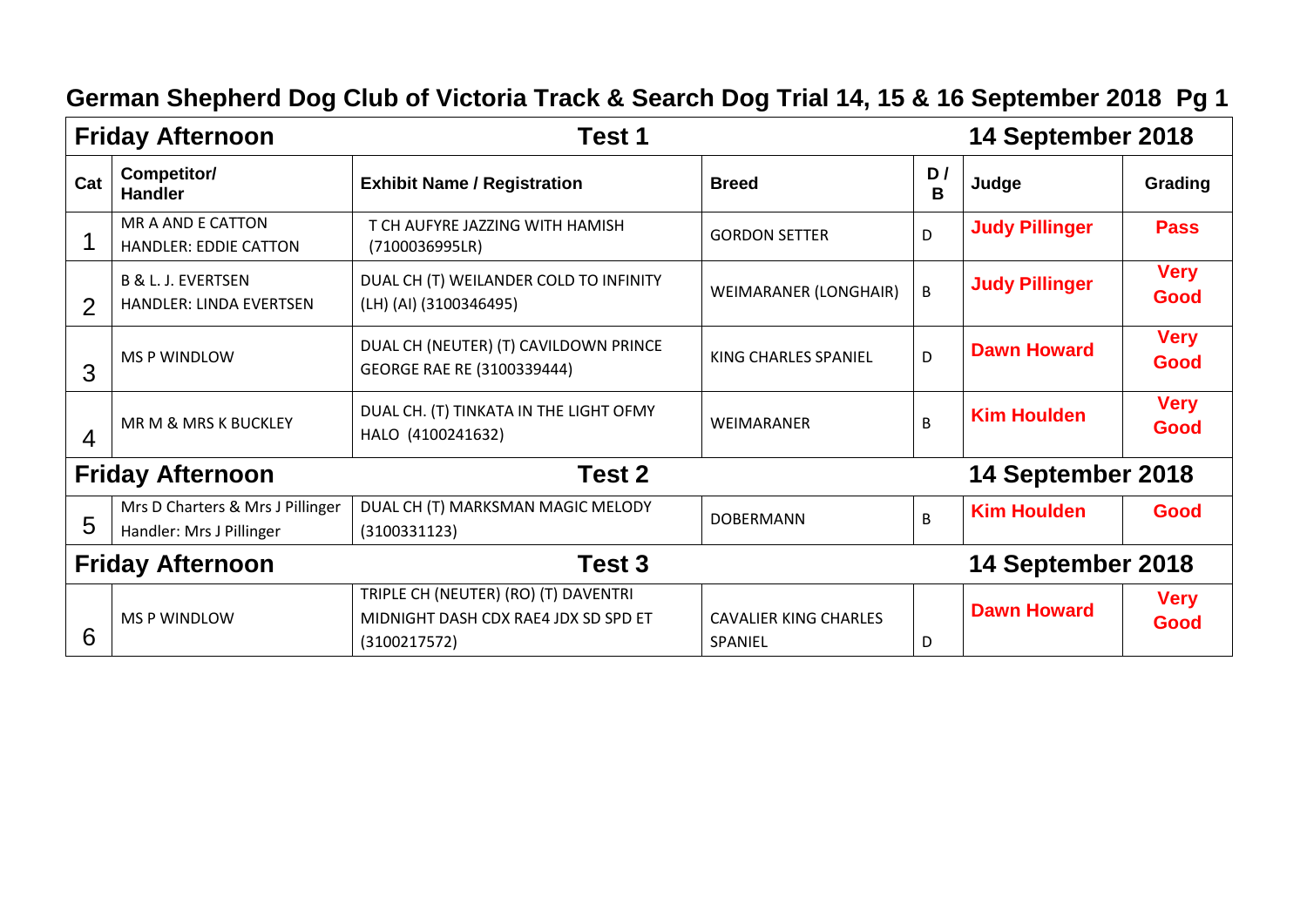#### **Friday Afternoon Test 4 14 September 2018 Cat Competitor/ Exhibit Name / Registration Breed D** / B  $\vert$  D / B  $\vert$  Judge **Grading**  $7 \mid_{MRS M WIDELOCK}$ TCH COMSTOCK INDIGO SKYE RM RAE TSD (000977/3A (SR)) SPORTING REGISTER <sup>B</sup> **Dawn Howard Very Good** 8 | MR A AND E CATTON HANDLER: ADAM CATTON T CH AUFYRE SWINGING WITH ARGYLE TSD (7100036994LR) GORDON SETTER D **Judy Pillinger Good** 9 AGNES PALI HANDLER CHRIS LIM DUAL CH (T) HUBERTUS GINGER SPICE ET (3100303108) HUNGARIAN VIZSLA B **Kim Houlden NQ Friday Afternoon Test 5 14 September 2018** 10 | Mrs M Widelock T.CH GR.H.CH ALLAMBIE SNIPPETTS HXAS HXBD HIBS HSAC ADX SDX SPDX GD JD TSD ET (000671/4ASR) SPORTING REGISTER **B Dawn Howard Very Good Friday Afternoon Test 7 14 September 2018** 11 YVONNE ROSS T CH. MAJELLA CCD RE JD AD GD SD TSDX (301537AR) ASSOCIATE B **Kim Houlden NQ Friday Afternoon Test 9 14 September 2018** 12 | ROBERT TESTER & FAYE WILSON DUAL CH (T) ORIFIELGOLD CHARMEINE TSDX (3100268724) GOLDEN RETRIEVER B **Dawn Howard Good**  $13$  MR P & MRS D HOWARD DUAL CH(T) TS CH KILLARA STASIA A Z BSC CCD RA (3100328472) GERMAN SHEPHERD DOG B **Kim Houlden Exc**  $14$  R WILLIAMS DUAL CH (T) T.S CH GR CH INJITALI INTRIGUING SECRET (31002568869) Flat Coated Retriever B **Judy Pillinger Good**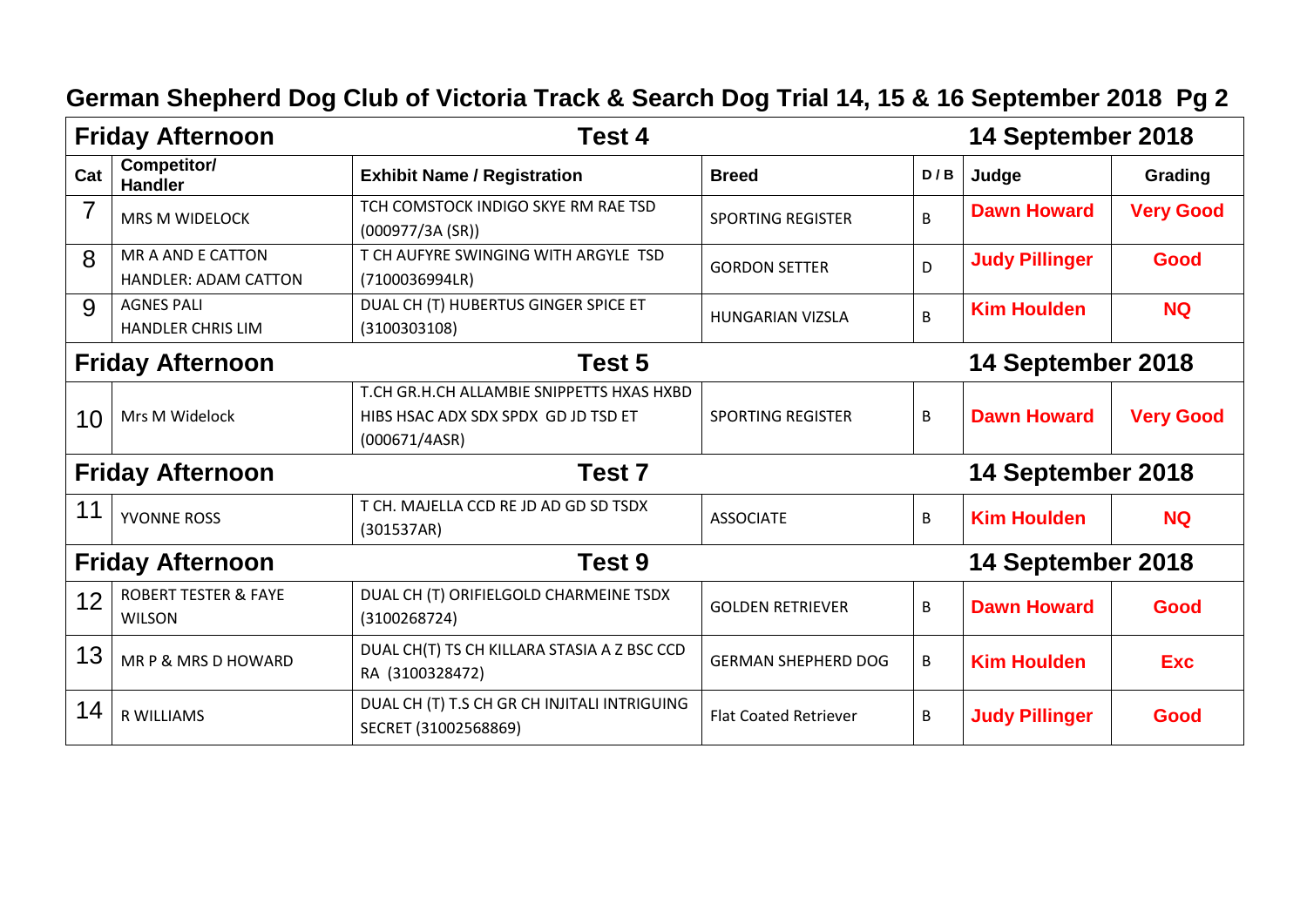| <b>Test 3 (TRACK ON)</b><br><b>Friday Afternoon</b> |                                                                 |                                                                   |                                    | 14 September 2018 |                       |                  |
|-----------------------------------------------------|-----------------------------------------------------------------|-------------------------------------------------------------------|------------------------------------|-------------------|-----------------------|------------------|
| Cat                                                 | Competitor/<br><b>Handler</b>                                   | <b>Exhibit Name / Registration</b>                                | <b>Breed</b>                       | D/B               | Judge                 | Grading          |
| 5A                                                  | Mrs D Charters & Mrs J<br>Pillinger<br>Handler: Mrs J Pillinger | DUAL CH (T) MARKSMAN MAGIC MELODY<br>(3100331123)                 | <b>DOBERMANN</b>                   | B                 | <b>Dawn Howard</b>    | <b>Very Good</b> |
|                                                     | <b>Friday Night</b>                                             | Test 6                                                            |                                    |                   | 14 September 2018     |                  |
| 15                                                  | MR L & MRS S KOVACH                                             | TCH ROZATE I GOT THINGS TO DO CD. RA. TSD.<br>HSAS (3100305455)   | <b>AUSTRALIAN SHEPHERD</b>         | D                 | <b>Dawn Howard</b>    | Good             |
| 16                                                  | MISS NICOLE E PHILLIPS                                          | NRC(A) CH & DUAL CH (T) KAGISO AFRICAN<br>VIOLET TSD (3100294299) | <b>ROTTWEILER</b>                  | B                 | <b>Judy Pillinger</b> | <b>Very Good</b> |
| 17                                                  | <b>MRS.SONIA HALL</b>                                           | TCH SNOFALL ON YA SKATES MATE<br>TSD,CCD,ET,RN (3100207935LR)     | <b>SIBERIAN HUSKY</b>              | D                 | <b>Kim Houlden</b>    | <b>Pass</b>      |
| 18                                                  | <b>MRS.SONIA HALL</b>                                           | TCH. BIRINDI ALAKAJAZ TSD, CCD, ET, RN<br>(3100147212)            | <b>SIBERIAN HUSKY</b>              | D                 | <b>Kim Houlden</b>    | <b>NQ</b>        |
|                                                     | <b>Friday Night</b>                                             | Test 8                                                            |                                    |                   | 14 September 2018     |                  |
| 19                                                  | <b>MRS D SMITH</b>                                              | T.CH. GUNZAL RA. TSDX (301594AR)                                  | <b>ASSOCIATE</b>                   | B                 | <b>Judy Pillinger</b> | <b>NQ</b>        |
| 20                                                  | MISS NICOLE E PHILLIPS                                          | DUAL CH (T) KAGISO POWER OF ONE TSD<br>(3100294303)               | <b>ROTTWEILER</b>                  | D                 | <b>Judy Pillinger</b> | <b>SCR</b>       |
| 21                                                  | <b>MRS H RADITSIS</b>                                           | DUAL CH (T) SANTAMARIA SUPREMACY CCD RN<br>TSDX (3100280407)      | <b>GOLDEN RETRIEVER</b>            | D                 | <b>Dawn Howard</b>    | Good             |
| 22                                                  | MRS S & MR T R SCOTT<br>Handler: Heather Raditsis               | T.CH. CANICULA BRYNN CCD RE TSDX JD SPD.<br>(3100248890 LR)       | <b>ENGLISH SPRINGER</b><br>SPANIEL | B                 | <b>Dawn Howard</b>    | <b>SCR</b>       |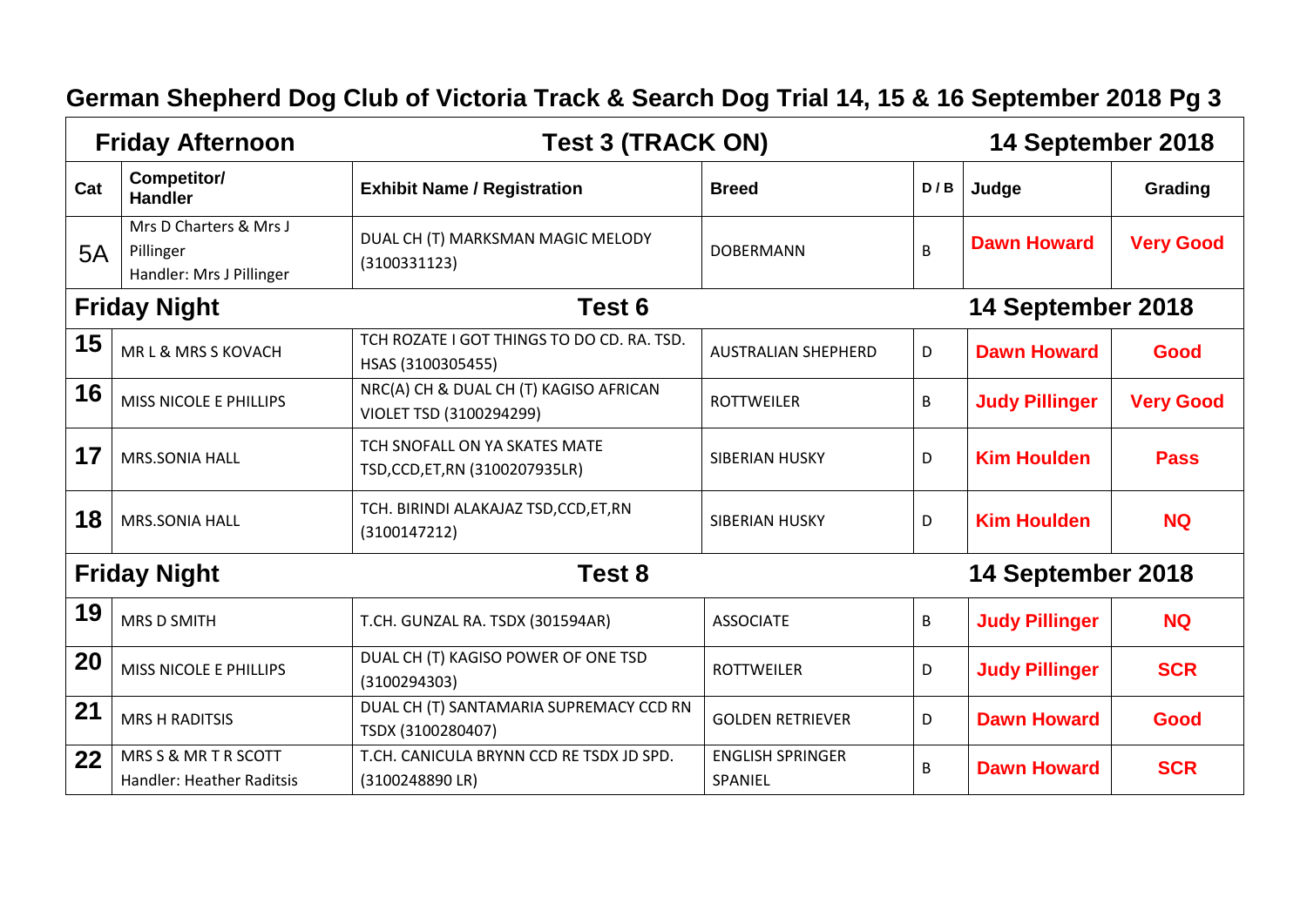#### **Friday Night Test 10 14 September 2018 Cat Competitor/ Exhibit Name / Registration Breed D** / **Breed B Judge Grading** 23 | MISS J LALOR & MR P HISSEY SUPREME CH, TRACK & SEARCH CH, DUAL CH (T) HOUNSLEY HEY HO HERE SHE GOES (AI) (3100337008) BEAGLE **B** B **Kim Houlden Excellent** 24 | LIZA POWELL TS.CH T.CH RO.CH COPPERTOP THATZ FOR SURE CDX R.A.E ET (3001254161) DOBERMANN B **Judy Pillinger Excellent Friday Night Test 6 (TRACK ON) 14 September 2018** 10A | Mrs M Widelock T.CH GR.H.CH ALLAMBIE SNIPPETTS HXAS HXBD HIBS HSAC ADX SDX SPDX GD JD TSD ET (000671/4ASR) SPORTING REGISTER B **Dawn Howard Excellent Friday Night Test 10 (TRACK ON) 14 September 2018** 12A | ROBERT TESTER & FAYE WILSON DUAL CH (T) ORIFIELGOLD CHARMEINE TSDX (3100268724) GOLDEN RETRIEVER B **Kim Houlden Very Good**  $13A$   $\vert$  MR P & MRS D HOWARD DUAL CH(T) TS CH KILLARA STASIA A Z BSC CCD RA (3100328472) GERMAN SHEPHERD DOG | B | Judy Pillinger | Excellent **Saturday Afternoon Test 2 15 September 2018** 25 MARIBETH MURPHY TCH. WALAMARA MADE-TO PLEASE CD RAE ET (IMP NZL) (06222-2013) DOBERMANN B **Judy Pillinger Good 26** Brafferton Kennels – Vicki & Noel Brown T CH BRAFFERTON TRITON LORD (3100313333) COLLIE (ROUGH) D **Kim Houlden Pass Saturday Afternoon Test 3 15 September 2018 27** LORRAINE POPE T CH RO CH ROBBIEDOGGIE CDX RAE ET (301634AR) ASSOCIATE **Judy Pillinger Good**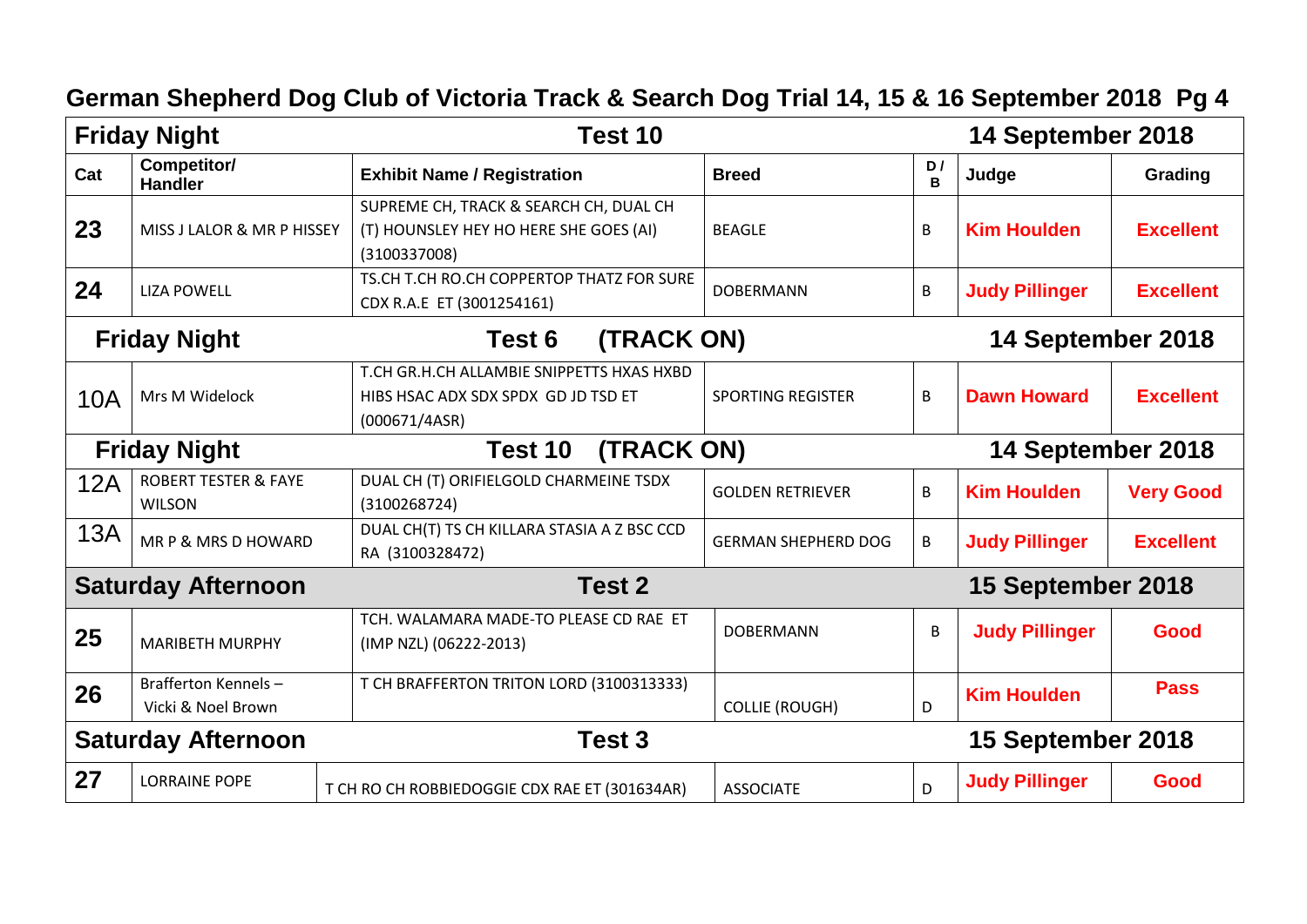| <b>Saturday Afternoon</b> |                               | <b>Test 4</b>                                                                     |                                      |                    | 15 September 2018     |                  |
|---------------------------|-------------------------------|-----------------------------------------------------------------------------------|--------------------------------------|--------------------|-----------------------|------------------|
| Cat                       | Competitor/<br><b>Handler</b> | <b>Exhibit Name / Registration</b>                                                | <b>Breed</b>                         | D/<br><sub>B</sub> | Judge                 | Grading          |
| 28                        | <b>ESTHER SMEDLEY</b>         | T CH BRAFFERTON STORM CHASER TSD (3100324509)                                     | <b>COLLIE (ROUGH)</b>                | D                  | <b>Dawn Howard</b>    | <b>Very Good</b> |
| 29                        | <b>SUE KEANE</b>              | DUAL CH (T)MORNINGMYST BRIGHT STAR RN<br>(3100295563)                             | <b>GOLDEN RETRIEVER</b>              | B                  | <b>Judy Pillinger</b> | <b>SCR</b>       |
| 30                        | <b>DIANE CLARKE</b>           | T CH MERRINDA FIRE DANCER RN TSD (3100300566LR)                                   | <b>BORDER COLLIE</b>                 | B                  | <b>Kim Houlden</b>    | <b>Very Good</b> |
| 31                        | <b>MRS R WALLS</b>            | T.Ch. Daldach Constant Stella CCD RN (2100365581LR)                               | <b>DACHSHUND</b>                     | B                  | <b>Dawn Howard</b>    | <b>Very Good</b> |
| <b>Saturday Afternoon</b> |                               | Test 5                                                                            |                                      |                    | 15 September 2018     |                  |
| 32                        | <b>MRS P EMBLETON</b>         | DUAL CH (NEUTER) (T) CLARELLY DOUBLE OR NOTHING<br>CCD. RA. TSD. HT. (3100331435) | <b>WHITE SWISS</b><br>SHEPHERD DOG   | D                  | <b>Kim Houlden</b>    | <b>Very Good</b> |
| 33                        | <b>MARIE FELSOVARY</b>        | TCH RAMARA JUSTA BIACHE TSD RA HSAS ET<br>(3100265968)                            | <b>GERMAN SHEPHERD</b><br><b>DOG</b> | B                  | <b>Judy Pillinger</b> | <b>NQ</b>        |
| 34                        | LEIGH WILLIAMS                | T.CH. BEARSDEN SUNSHINE (3100194563LR)                                            | <b>GOLDEN RETRIEVER</b>              | B                  | <b>Dawn Howard</b>    | <b>Pass</b>      |
|                           | <b>Saturday Afternoon</b>     | Test <sub>7</sub>                                                                 |                                      |                    | 15 September 2018     |                  |
| 35                        | <b>ALBERT DEARDEN</b>         | <b>TEDMABOY (301593AR)</b>                                                        | <b>ASSOCIATE</b>                     | D                  | <b>Kim Houlden</b>    | Good             |
| 36                        | MR C THOMPSON                 | T.CH. ELLIETHOMPSON CCD. RN. TSDX (301750AR)                                      | <b>ASSOCIATE</b>                     | $\sf B$            | <b>Judy Pillinger</b> | <b>NQ</b>        |
| 37                        | <b>LEONIE KEILOUR</b>         | T CH BONNIELEE RE ET TSD (301468AR)                                               | <b>ASSOCIATE</b>                     | B                  | <b>Dawn Howard</b>    | Good             |
| <b>Saturday Afternoon</b> |                               | Test 9                                                                            |                                      |                    | 15 September 2018     |                  |
| 38                        | <b>ROBYN FOWKES</b>           | DUAL. CH. (T) GRAND. CH. VINCENTORIA VISIONAIRE<br>CCD. RA. ET. (2100315960)      | <b>HUNGARIAN VIZSLA</b>              | B                  | <b>Judy Pillinger</b> | <b>NQ</b>        |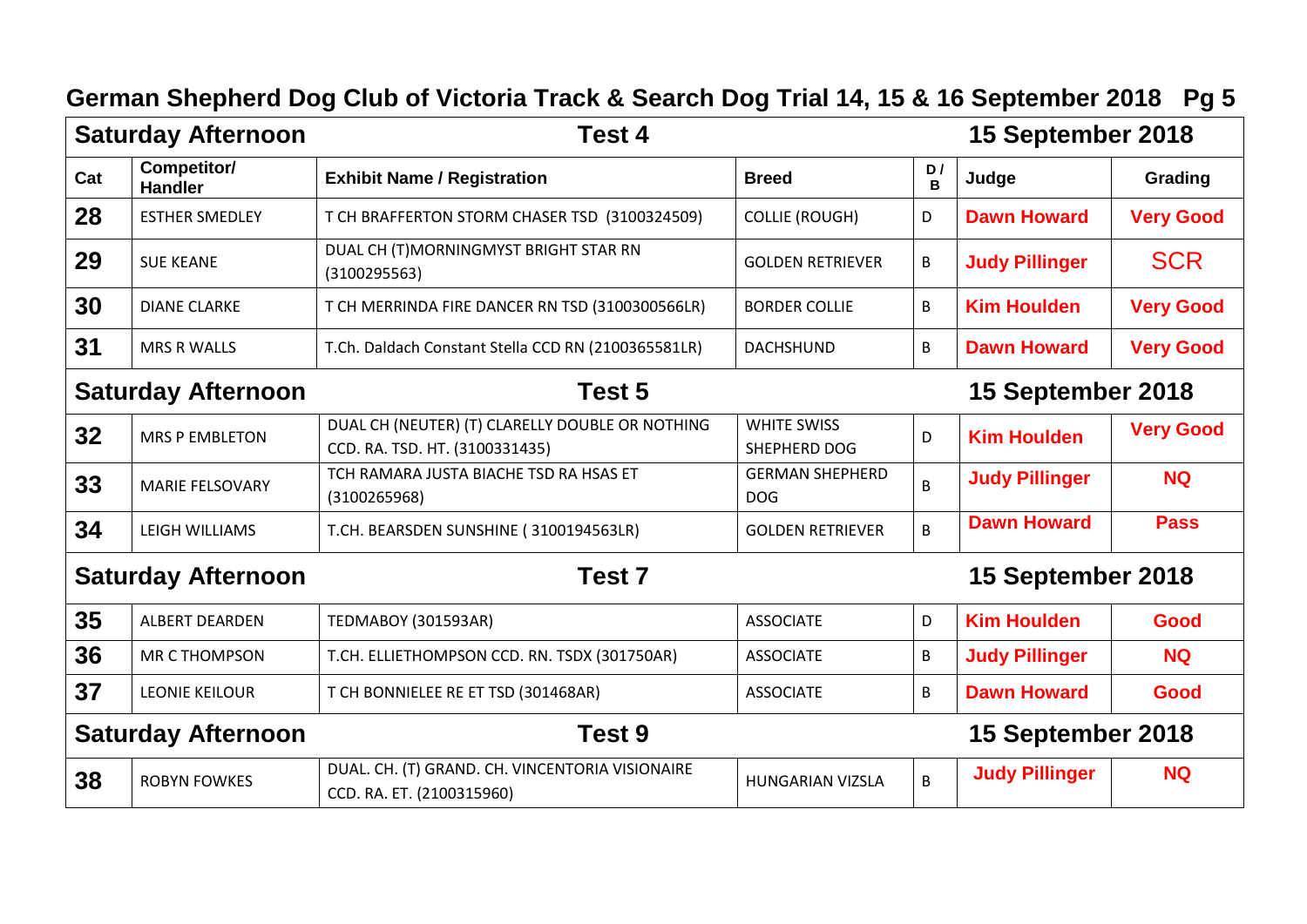|                                                | <b>Saturday Afternoon</b>                               | <b>Test 3 (TRACK ON)</b>                                             |                                 |                   | 15 September 2018     |                  |  |
|------------------------------------------------|---------------------------------------------------------|----------------------------------------------------------------------|---------------------------------|-------------------|-----------------------|------------------|--|
| Cat                                            | Competitor/<br><b>Handler</b>                           | <b>Exhibit Name / Registration</b>                                   | <b>Breed</b>                    | D/<br>B           | Judge                 | Grading          |  |
| <b>25A</b>                                     | <b>MARIBETH MURPHY</b>                                  | TCH. WALAMARA MADE-TO PLEASE CD RAE ET (IMP NZL)<br>$(06222 - 2013)$ | <b>DOBERMANN</b>                | В                 | <b>Dawn Howard</b>    | <b>Very Good</b> |  |
| Test 5 (TRACK ON)<br><b>Saturday Afternoon</b> |                                                         |                                                                      |                                 | 15 September 2018 |                       |                  |  |
| 28                                             | <b>ESTHER SMEDLEY</b>                                   | T CH BRAFFERTON STORM CHASER TSD (3100324509)                        | <b>COLLIE (ROUGH)</b>           | D                 | <b>Dawn Howard</b>    | <b>Very Good</b> |  |
| 31A                                            | <b>MRS R WALLS</b>                                      | T.Ch. Daldach Constant Stella CCD RN (2100365581LR)                  | <b>DACHSHUND</b>                | B                 | <b>Judy Pillinger</b> | <b>Very Good</b> |  |
|                                                | <b>Saturday Night</b><br>Test 6                         |                                                                      |                                 |                   | 15 September 2018     |                  |  |
| 39                                             | <b>MISS R HAMILTON &amp;</b><br><b>MRS A RICHARDSON</b> | DUAL CH (T) ELLAGANT POISON IVY AT MYSQLL TSD<br>(3100328023)        | <b>AUSTRALIAN</b><br>SHEPHERD   | B                 | <b>Judy Pillinger</b> | <b>Very Good</b> |  |
| 40                                             | MS G GUMPOLD                                            | TCH. ABERHARD GILBERT GUMDROP (3100310386LR)                         | <b>SCHNAUZER</b><br>(MINIATURE) | D                 | <b>Kim Houlden</b>    | Good             |  |
| 41                                             | <b>DIANNE ANDERSON</b>                                  | T CH JENUIN CHARLTON CD RAE TSD (3100250544)                         | POODLE MINATURE                 | D                 | <b>Dawn Howard</b>    | Good             |  |
|                                                | <b>Saturday Night</b>                                   | Test 8                                                               |                                 |                   | 15 September 2018     |                  |  |
| Cat                                            | Competitor/<br><b>Handler</b>                           | <b>Exhibit Name / Registration</b>                                   | <b>Breed</b>                    | D/<br>B           | Judge                 | Grading          |  |
| 42                                             | <b>ESTHER SMEDLEY</b>                                   | T Ch Brafferton Night Navigator HSAs TSDX (3100252892)               | <b>COLLIE (ROUGH)</b>           | B                 | <b>Judy Pillinger</b> | Good             |  |
| 43                                             | <b>MISS A MILLS</b>                                     | T CH COMEBY WINDY CITY TSDX HSAS ET (3100289567)                     | <b>AUSTRALIAN</b><br>SHEPHERD   | D                 | <b>Judy Pillinger</b> | Good             |  |
| 44                                             | <b>Brafferton Kennels Vicki</b><br>& Noel Brown         | T CH BRAFFERTON HEAVEN SCENT RN TSDX<br>(3100252893)                 | <b>COLLIE (ROUGH)</b>           | B                 | <b>Kim Houlden</b>    | <b>NQ</b>        |  |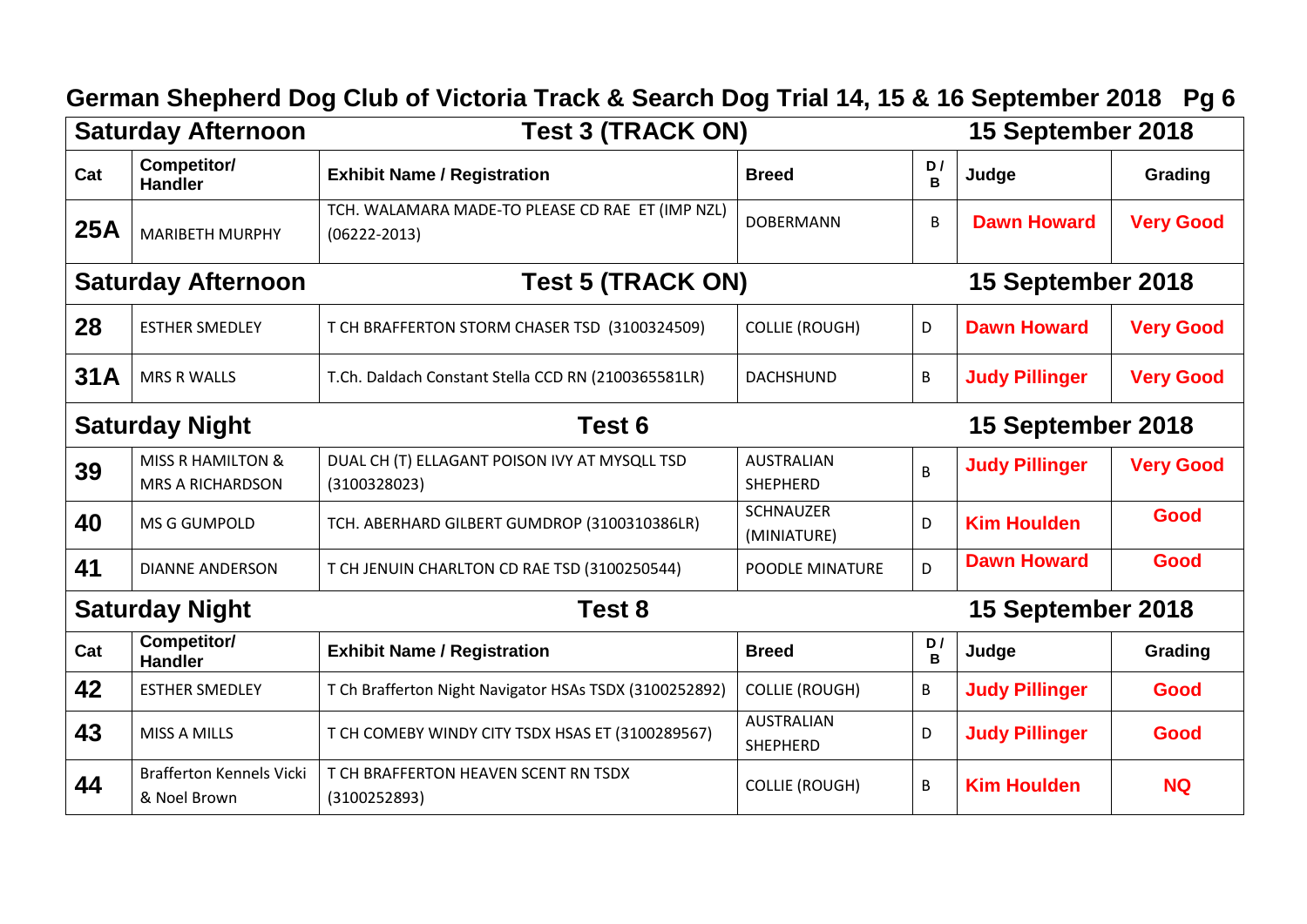|                                 | <b>Saturday Night</b>            | Test 8                                                                                              |                         |                | 15 September 2018     |                  |  |
|---------------------------------|----------------------------------|-----------------------------------------------------------------------------------------------------|-------------------------|----------------|-----------------------|------------------|--|
| Cat                             | Competitor/<br><b>Handler</b>    | <b>Exhibit Name / Registration</b>                                                                  | <b>Breed</b>            | D<br>в         | Judge                 | Grading          |  |
| 45                              | <b>JUDE LOWE</b>                 | DUAL CH (T) BRAVADOBE WICKED GAME CD RN TSDX ET<br>(6100064094)                                     | <b>DOBERMANN</b>        | D              | <b>Kim Houlden</b>    | <b>Very Good</b> |  |
|                                 | <b>Saturday Night</b><br>Test 10 |                                                                                                     |                         |                | 15 September 2018     |                  |  |
| 46                              | <b>CATHY JAMES</b>               | T.S. CH T.CH AG. CH 400 HEIDI LITE CD. RM. RAE. ADM.<br>JDM. JDO. GD. SD. SPD. FS.A. ET. (301389AR) | <b>ASSOCIATE</b>        | B              | <b>Dawn Howard</b>    | <b>Very Good</b> |  |
| 47                              | <b>KAYE YARNOLD</b>              | T CH TS CH NEUT CH SILVERBLUE STOP PRESS<br>(3100334524)                                            | <b>COCKER SPANIEL</b>   | $\overline{B}$ | <b>Dawn Howard</b>    | <b>Very Good</b> |  |
| 48                              | <b>KATE BAKER</b>                | DUAL CH (T) TS CH UBERSEIN YOU'RE SO VAIN CD RN<br>(3100209836)                                     | <b>ROTTWEILER</b>       | $\overline{B}$ | <b>Kim Houlden</b>    | <b>Very Good</b> |  |
| <b>Saturday Night</b>           |                                  | (TRACK ON)<br>Test 6                                                                                |                         |                | 15 September 2018     |                  |  |
| 34A                             | LEIGH WILLIAMS                   | T.CH. BEARSDEN SUNSHINE (3100194563LR)                                                              | <b>GOLDEN RETRIEVER</b> | $\mathsf B$    | <b>Judy Pillinger</b> | <b>Pass</b>      |  |
| <b>Saturday Night</b><br>Test 8 |                                  | (TRACK ON)                                                                                          |                         |                | 15 September 2018     |                  |  |
| 35A                             | <b>ALBERT DEARDEN</b>            | <b>TEDMABOY (301593AR)</b>                                                                          | <b>ASSOCIATE</b>        | D              | <b>Dawn Howard</b>    | <b>NQ</b>        |  |
| <b>37A</b>                      | <b>LEONIE KEILOUR</b>            | T CH BONNIELEE RE ET TSD (301468AR)                                                                 | <b>ASSOCIATE</b>        | B              | <b>Kim Houlden</b>    | <b>NQ</b>        |  |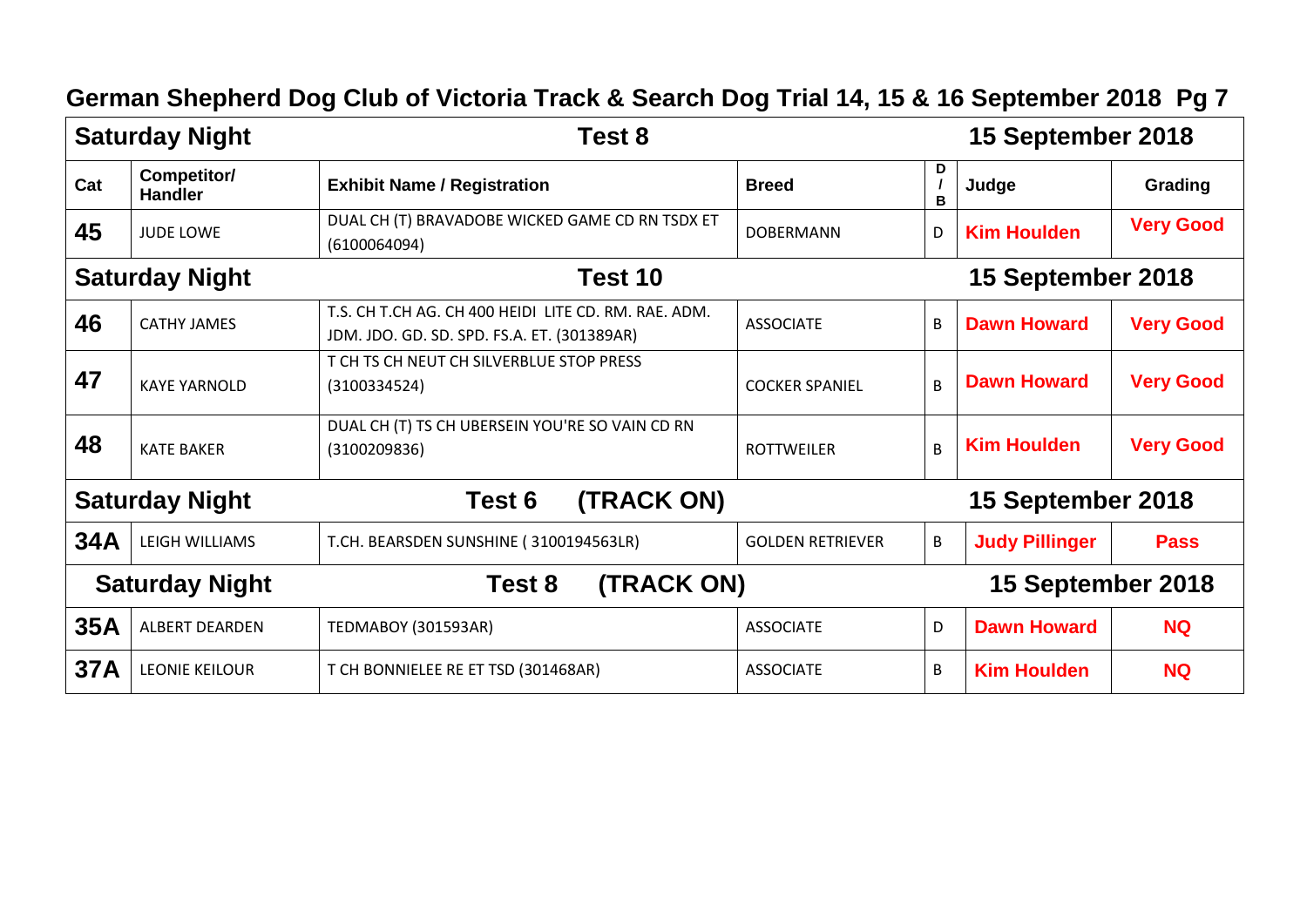|                                   | <b>Sunday Afternoon</b>       | Test 1                                                                      |                                     |        | 16 September 2018     |                     |
|-----------------------------------|-------------------------------|-----------------------------------------------------------------------------|-------------------------------------|--------|-----------------------|---------------------|
| Cat                               | Competitor/<br><b>Handler</b> | <b>Exhibit Name</b>                                                         | <b>Breed</b>                        | D<br>B | Judge                 | Grading             |
| 49                                | <b>ANCA TILEA</b>             | T CH. KILLARA MISS PHRYNE FISHER (3100309891)                               | <b>GERMAN SHEPHERD DOG</b>          | B      | <b>Kim Houlden</b>    | <b>Very</b><br>Good |
| 50                                | <b>LAUREN BROWNHILL</b>       | GRAND CH DUAL CH (T) RIMERINI DARE TO DREAM AZ RA<br>(2100439436)           | <b>GERMAN SHEPHERD DOG</b><br>(LSC) | B      | <b>Kim Houlden</b>    | <b>NQ</b>           |
| 51                                | R. GERLACH                    | DUAL CH. (T) KILLARA THE GREEN MILL MURDER RN CCD<br>(3100309893)           | German Shepherd Dog                 | D      | <b>Dawn Howard</b>    | Good                |
| 52                                | MISS T A EDGELL               | ROZATE SLIDE GUITAR LEGEND TDX (3100344406)                                 | <b>AUSTRALIAN SHEPHERD</b>          | B      | <b>Judy Pillinger</b> | Good                |
|                                   | <b>Sunday Afternoon</b>       | <b>Test 2</b>                                                               |                                     |        | 16 September 2018     |                     |
| 53                                | MS E SHERGOLD                 | T.CH LUKILAB ROSCO P (3100338736)                                           | <b>LABRADOR RETRIEVER</b>           | D      | <b>Judy Pillinger</b> | Good                |
| 54                                | J PATCHETT & C<br><b>RYAN</b> | GR CH DUAL CH (T) TANIWHA ROBIN HOOD (AI) R.N. (IMP NZ)<br>$(03090 - 2011)$ | <b>CLUMBER SPANIEL</b>              | D      | <b>Kim Houlden</b>    | <b>Very</b><br>Good |
| 55                                | Paul Thomas<br>Robilliard     | DUAL CH. (T)ROSAROTT BOUNTY HUNTER CD. PT.<br>(3100246636)                  | <b>ROTTWEILER</b>                   | D      | <b>Dawn Howard</b>    | Good                |
| Test 3<br><b>Sunday Afternoon</b> |                               |                                                                             | 16 September 2018                   |        |                       |                     |
| 56                                | <b>MRS SHIRLEY NOBLE</b>      | T.CH. EDDIEBELLEME RN (301748AR)                                            | <b>ASSOCIATE</b>                    | D      | <b>Kim Houlden</b>    | <b>NQ</b>           |
| 57                                | KIARA O'GORMAN                | T. CH. ZENCHEL CYCLONIC (3100266734)                                        | <b>LABRADOR RETRIEVER</b>           | D      | <b>Dawn Howard</b>    | <b>Very</b><br>Good |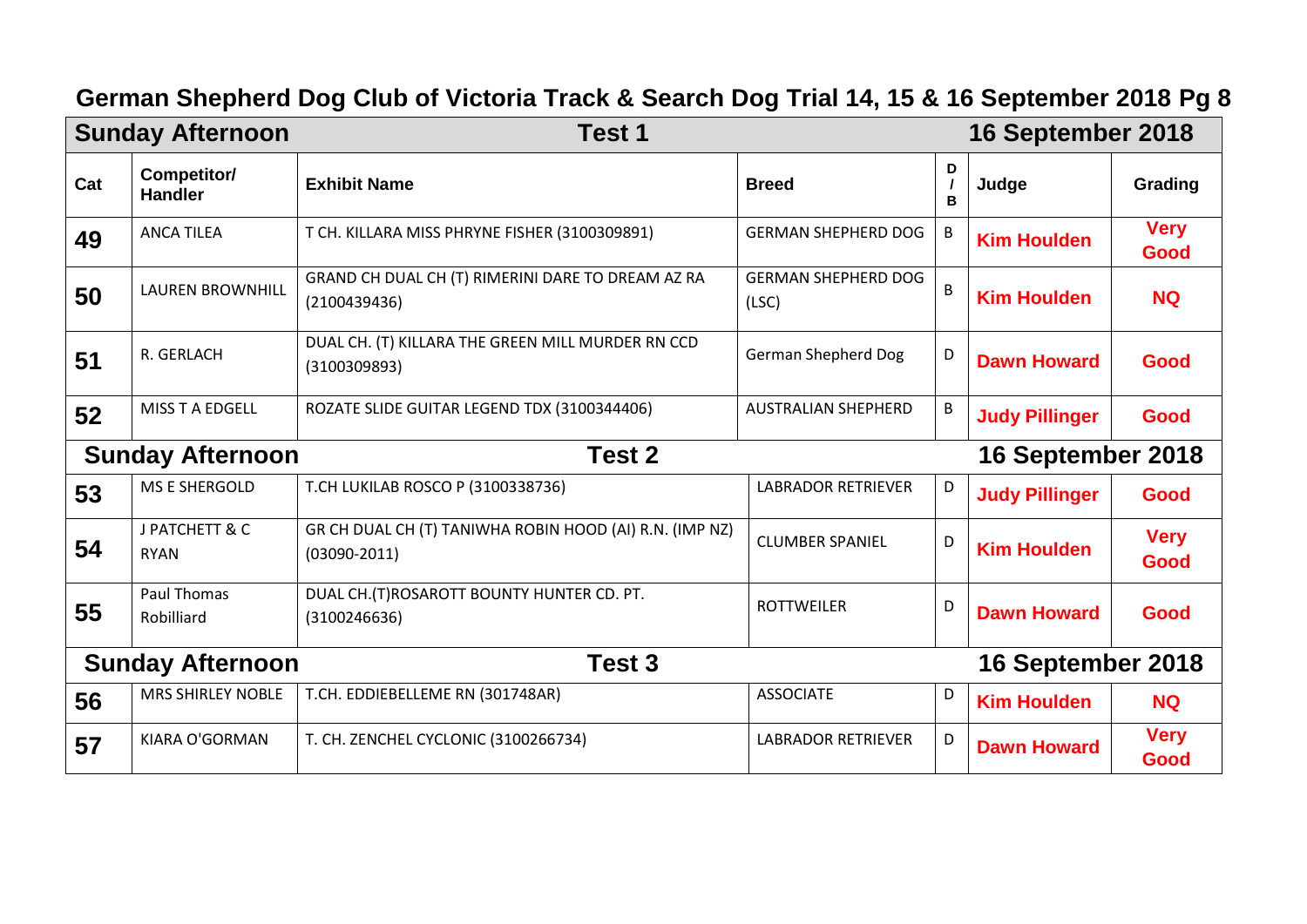|     | <b>Sunday Afternoon</b>       | Test 3                                                            |                                      |        | 16 September 2018     |                     |
|-----|-------------------------------|-------------------------------------------------------------------|--------------------------------------|--------|-----------------------|---------------------|
| Cat | Competitor/<br><b>Handler</b> | <b>Exhibit Name</b>                                               | <b>Breed</b>                         | D<br>B | Judge                 | Grading             |
| 58  | <b>LAUREN BROWNHILL</b>       | T CH RO CH PHOENIX BROWNHILL CD RAE3 HTM.N FS.N ET<br>(301307 AR) | <b>ASSOCIATE</b>                     | B      | <b>Kim Houlden</b>    | <b>NQ</b>           |
| 59  | <b>BHARAT VYAS</b>            | T CH JATULL JUSTA GEM TAJ (AI) RN (4100228099)                    | <b>German Shepherd Dog</b>           | D      | <b>Judy Pillinger</b> | <b>NQ</b>           |
|     | <b>Sunday Afternoon</b>       | Test 4                                                            |                                      |        | 16 September 2018     |                     |
| 60  | MR DION OLSZEWSKI             | T.CH. BROMHUND KNIGHT RIDER TD (3100347337)                       | WEIMARANER                           | D      | <b>Judy Pillinger</b> | Good                |
| 61  | MRS N. HOLDEN                 | T CH PEMVALE STAR TREK CCD RN (5100083382)                        | Welsh Corgi (Pembroke)               | D      | <b>Kim Houlden</b>    | <b>Very</b><br>Good |
|     | <b>Sunday Afternoon</b>       | <b>Test 2 (TRACK ON)</b>                                          |                                      |        | 16 September 2018     |                     |
| 49A | <b>ANCA TILEA</b>             | T CH. KILLARA MISS PHRYNE FISHER (3100309891)                     | <b>GERMAN SHEPHERD</b><br><b>DOG</b> | B      | <b>Kim Houlden</b>    | Good                |
|     | $\frac{1}{2}$                 | DUAL CH. (T) KILLARA THE GREEN MILL MURDER RN CCD                 |                                      |        |                       | <b><i>Mary</i></b>  |

German Shepherd Dog D **D** Dawn Howard **Very** 

**Good**

**Judy Pillinger Good**

 $51A$  R. GERLACH

(3100309893)

**52A** MISS T A EDGELL ROZATE SLIDE GUITAR LEGEND TDX (3100344406) AUSTRALIAN SHEPHERD B